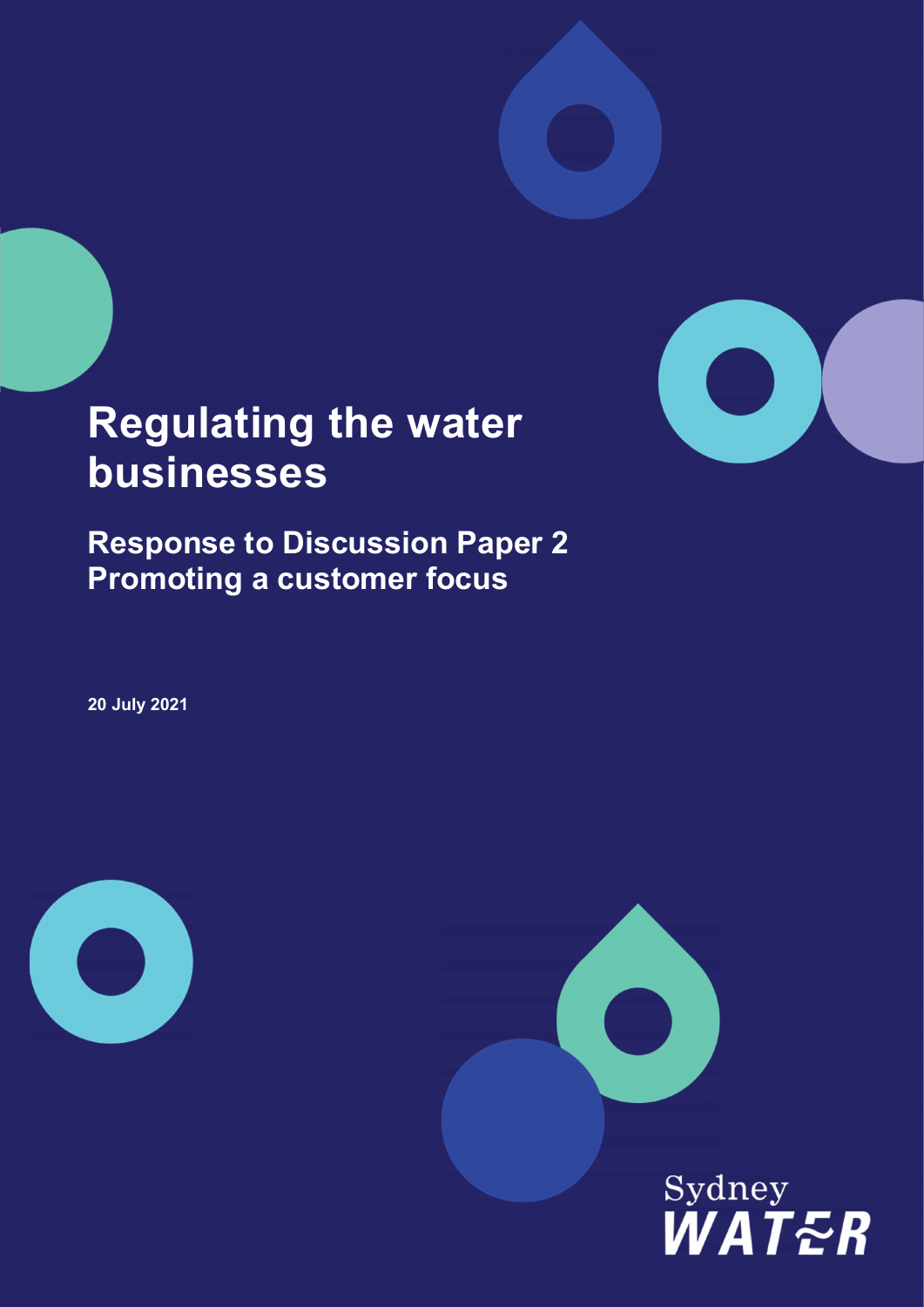

## Table of contents

| $\overline{\mathbf{1}}$ |  |
|-------------------------|--|
| $\overline{2}$          |  |
| $\mathbf{3}$            |  |
| $\overline{\mathbf{4}}$ |  |
| $5\overline{)}$         |  |
| 6                       |  |
| $\overline{7}$          |  |
|                         |  |

**CO**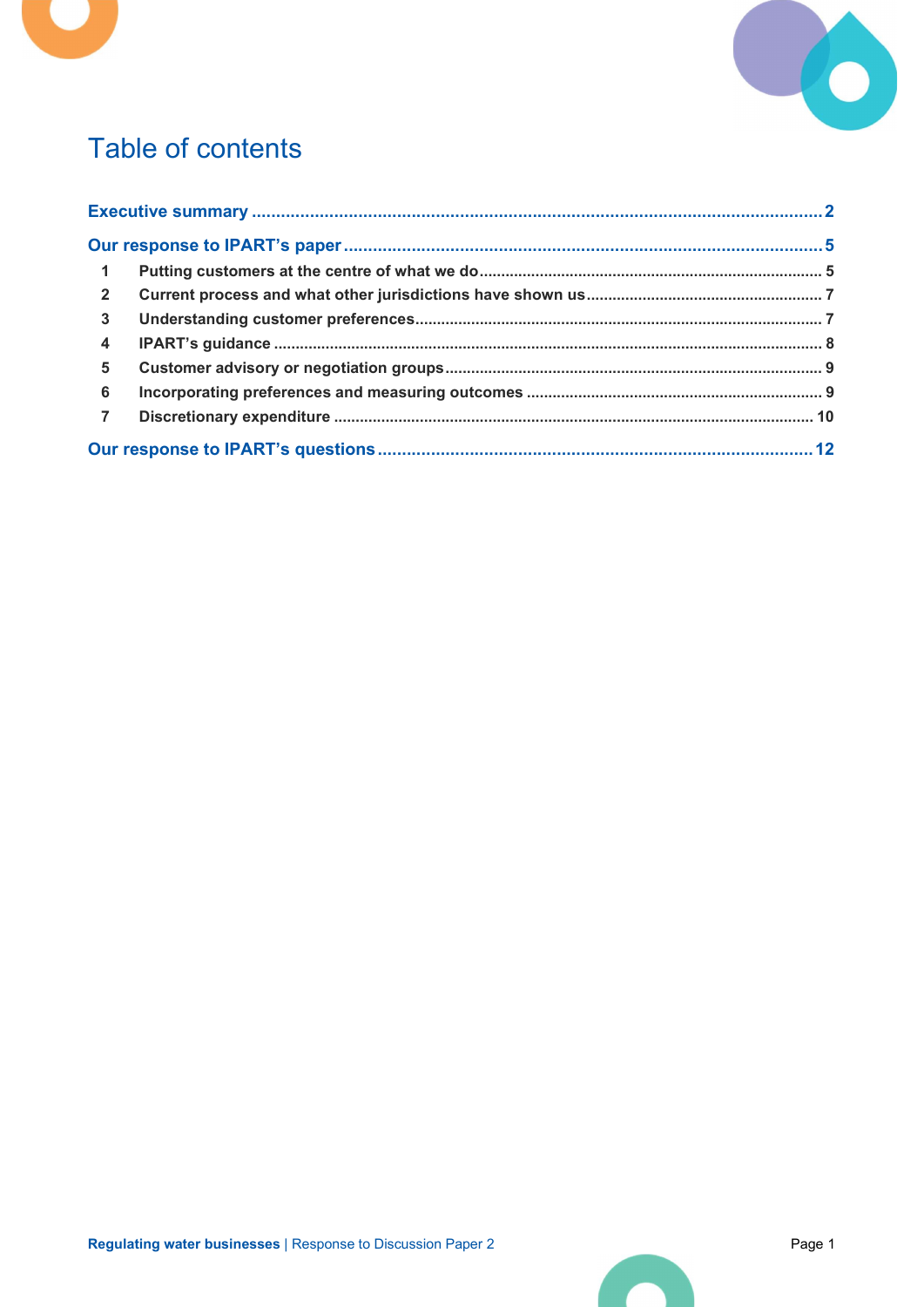

## Executive summary

Sydney Water welcomes the opportunity to respond to IPART's discussion paper on promoting a customer focus. We support the general direction IPART has outlined in its paper and endorse the key development in IPART's thinking, emphasising the need to link customer engagement to business planning and strategy in the development of the whole plan. This holistic approach focuses on how customer insight is embedded into the company's governance and decisionmaking, not simply on how that insight is applied in isolated areas of the business.

A whole-of-plan discussion with our customers has the potential to help refocus the regulatory process on areas that deliver the greatest value to them. It is much better to pursue this approach, than to continue to emphasise the division between mandatory expenditure, which IPART is required to fund so SOCs can meet their obligations, and discretionary expenditure, for which customers need to demonstrate they are willing to pay. While willingness-to-pay studies remain important as part of the suite of tools and techniques to engage with customers, the distinction between mandatory and discretionary expenditure is hard to sustain across our business as a whole and the continued pursuit of it risks reinforcing the traditional focus on cost, rather than value.

We view IPART's proposal to provide principles-based guidance on engagement and empowering the utilities to take responsibility to design business plans that deliver on their customers' views, priorities and needs, as sensible.

A review of best practice confirms IPART's views that the NSW approach lags behind other jurisdictions in terms of customer centricity.<sup>1</sup> We support a stronger focus within the regulatory process on engaging with customers and better integrating the areas customers identify as valuable into business plans. Utilities should be held to account through financial and reputational rewards and penalties to deliver outcomes valued by customers and to demonstrate in the pricing proposal clear links between customer preferences and proposed service levels and projects. We acknowledge that achieving customer centricity is a journey that we are on and we continue to embed customer insight and customer perspectives more fully into our decision-making. Transitional arrangements may be necessary.

We support IPART considering the costs of engaging with customers to ensure that the benefits of engagement are extracted from the process efficiently. IPART's guidance should encourage utilities to engage with customers without imposing a disproportionate burden.

We favour a flexible approach that allows the business the freedom to design an innovative engagement plan suited to its situation and to ensure the business can continuously improve its customer dialogue. Because of the regulated nature of our business, we recognise it is also an important part of informing our regulatory proposal.

We acknowledge that IPART aims to promote the long-term interests of customers.<sup>2</sup> A best practice regulatory framework has the long-term interests of customers 'hard coded' in the

<sup>&</sup>lt;sup>1</sup> IPART, Promoting a customer focus - Discussion Paper, p 3.

<sup>2</sup> IPART, Promoting a customer focus - Discussion Paper, p 2.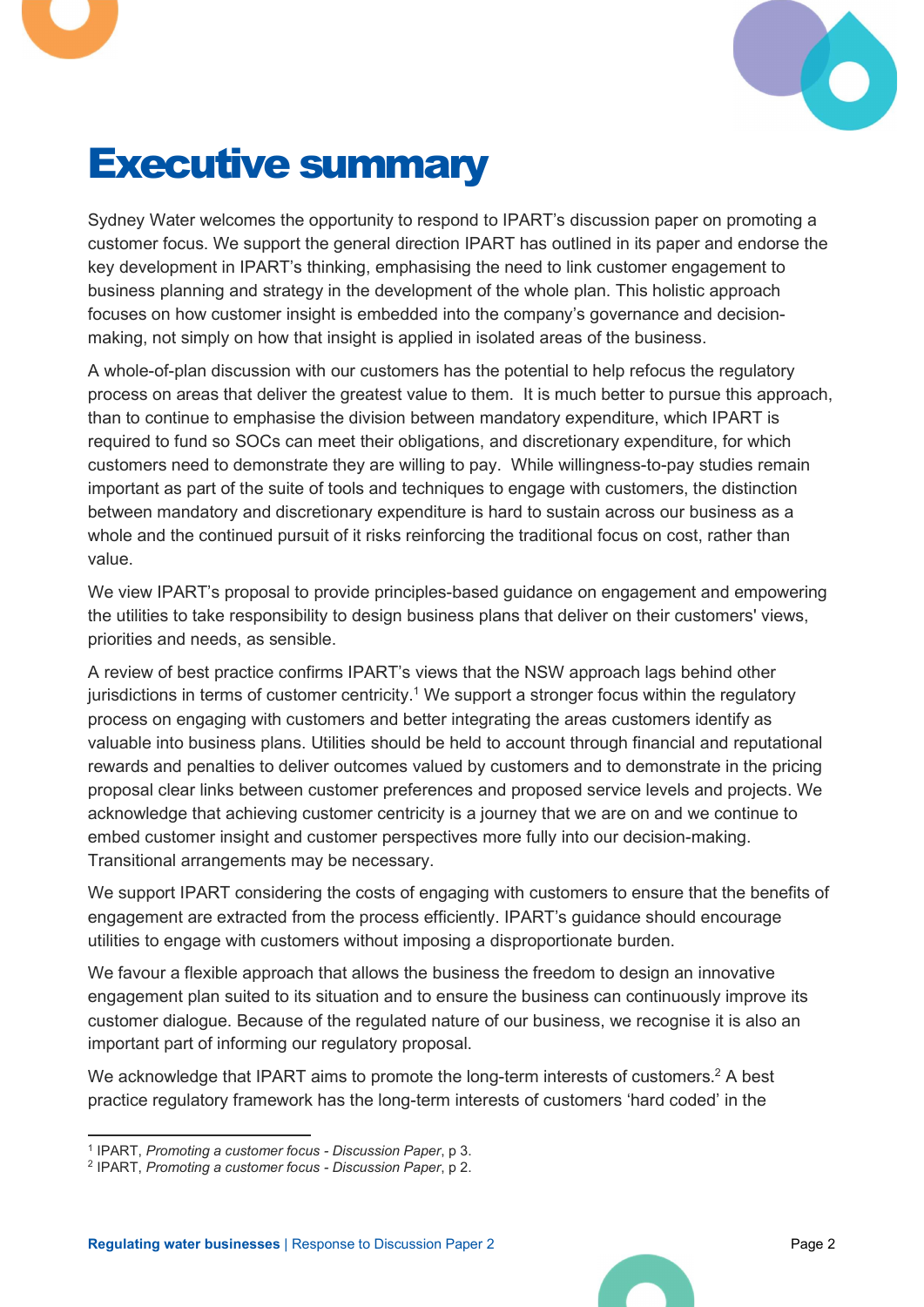

legislation. This is an important element to provide confidence to customers, government and regulated businesses about the overarching objective of the framework and how IPART makes decisions. We continue to support legislative change to the IPART Act to create an explicit duty for IPART to consider the long-term interests of customers.

## AREAS IPART SEEKS FEEDBACK OUR VIEW

Businesses should remain responsible for understanding their customers' views, priorities and needs.

The long-term interests of customers may be furthered with:

- a mid-determination 'early checkin'
- principles/guidelines around the long-term interests of customers
- principles/guidelines supported by a 'grading' of how customer centric the proposal is.

We support a mid-term check-in. Ideally, this step would be part of an ongoing, constructive dialogue with IPART in which we receive feedback on our customer engagement strategy.

We agree that we should be responsible

for engaging with our customers.

- While we support IPART's goal of promoting the long-term interests of our customers, we request that this is specified as the overarching objective in the legislative framework to allow better guidance so we can can make long-term decisions.
- We support grading proposals, noting comparison among proposals may not be suited to the NSW context due to the variation among the regulated utilities and the different levels of engagement required by each.



Guidance around customer engagement will remain principlesbased.

We support principles-based guidance from IPART. We also support the current and three additional principles.



Customer advisory or challenge groups need to clearly support customer outcomes.

We support a requirement to establish customer advisory or challenge groups and a framework that links expenditure, outcomes and customer preferences.

A flexible, fit-for-purpose approach should be adopted to accommodate the variation among the water utilities.

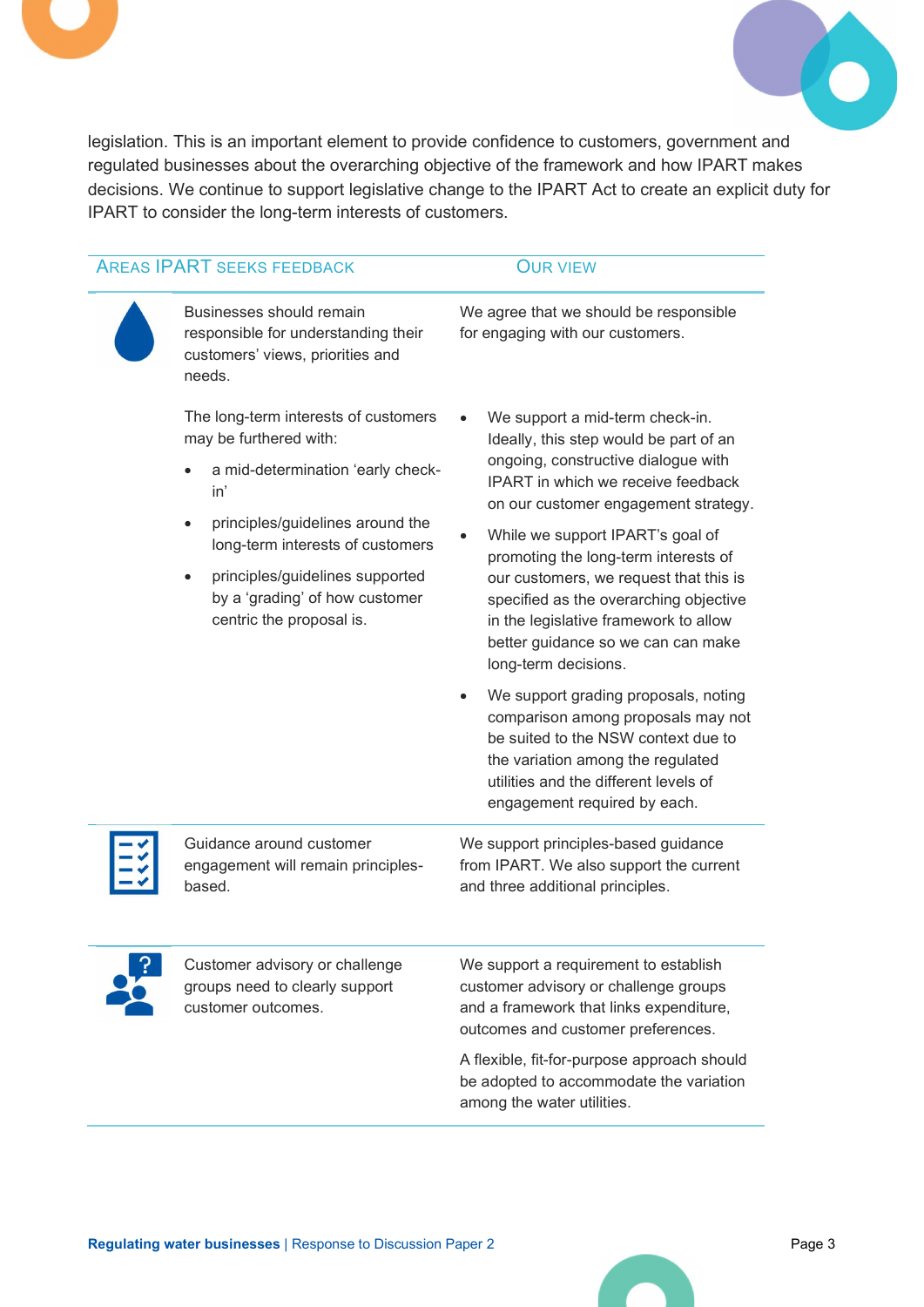



Proposed expenditure should be well-supported by customer preferences. In particular, expenditure proposals which define the outcomes in the long-term interests of customers, with targets and evidence of customer willingness-to-pay, would provide a clearer basis for assessing whether proposed expenditure supports customer preferences

We support a framework that links expenditure, outcomes and customer preferences.

On a practical level, it will take time to build capability in this area and to engage with our customers at the level and continuum required. We request transitional arrangements to implement an outcomesbased approach.

We prioritise our customer engagement efforts and resources towards the areas that our customers identify as important to them. Engaging on all expenditure could potentially impose unnecessary burden on the business. IPART's proposed check-in could be an opportunity to discover efficient levels of engagement and transition approach.



The role of our discretionary expenditure framework is less clear.

- What is the role of discretionary expenditure in an outcomes-focused regime?
- How should the discretionary expenditure framework be improved?

We support linking customer engagement to business planning and strategy in the development of the whole plan, rather than separate treatment of mandatory and discretionary expenditure.

A whole-of-plan discussion with our customers could refocus the regulatory process onto areas that deliver the greatest value to customers.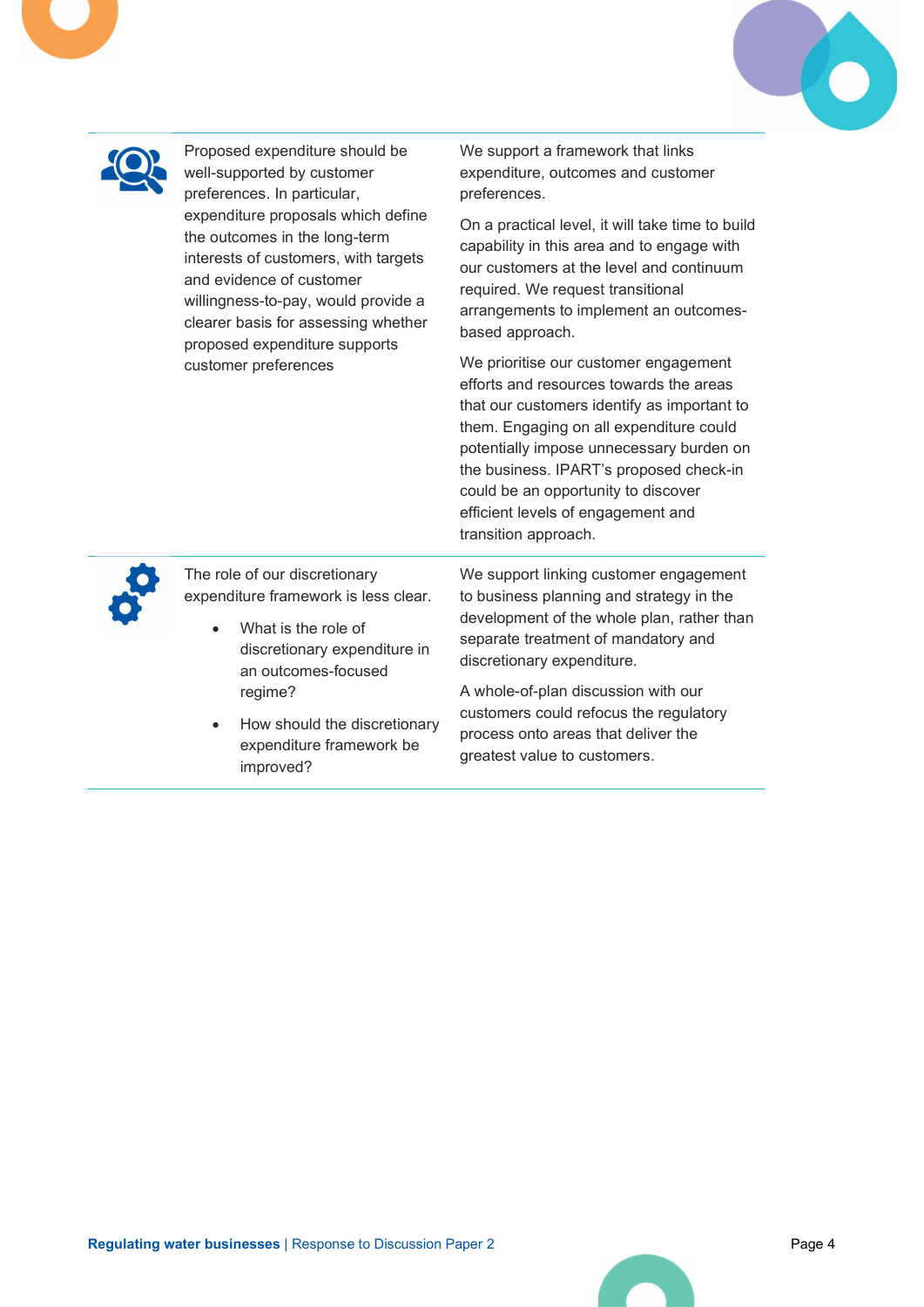



## Our response to IPART's paper

## 1 Putting customers at the centre of what we do

At Sydney Water, we aim to deliver a world-class customer experience and collaborate with our current and future customers, communities, stakeholders and partners to deliver better outcomes. Guiding this outcome is our central value – we have the customer at the heart.<sup>3</sup>

Over the past five years, we have increased our capability in engaging with customers; focusing on better understanding our customers and improving the customer experience. We take a broad interpretation of the term 'customer engagement' – we engage with our customers using a multichannel approach, using both one- and two-way communications.

But much work needs to be done to focus our business planning and price proposals on our customers. We are in the process of deepening our engagement and integrating our customers' values within all levels of our organisation. It will take time for us to embed customer insight and customer perspectives more fully into our decision-making.

### Engaging for price reviews

We have begun engaging for the 2024 Price Review. We are informing groups of customers of issues and opportunities, educating on options, and helping to develop a response and/or identify preferred solutions. But we serve five million customers through two million customer accounts – the challenge is to obtain a representative view of our customers that recognises their diverse views and values. Notwithstanding challenges, we aim to clearly link customer priorities and research, our business planning, and our strategy in our next price review, and ultimately, be held to account for delivering against the outcomes identified as important by our customers.

We will keep IPART informed on key milestones in our engagement projects, and extend a standing invitation for IPART and the Secretariat to observe, participate, provide feedback and share in our customer engagement events.

### Engagement is continuous

We are deepening the engagement on our business plan to inform regulatory processes. But engagement with our customers is also ongoing. We have a multi-modal engagement strategy with both one- and two-way communications, including customer interaction feedback, customer complaints handling certified by Customer Services Institute of Australia, customer expectations across other service industries, media releases, water literacy, climate change and supply augmentation education campaigns and water conservation campaigns. We are developing our capability in inferring our customers' expectations and preferences. Some of our recent developments in our engagement strategy include:

 Our Customer Hub. This project has improved the experience for anyone either experiencing a Sydney Water service fault or affected by a service interruption. After every

<sup>&</sup>lt;sup>3</sup> Our corporate strategy contains further details on our customer centricity, available at www.sydneywater.com.au.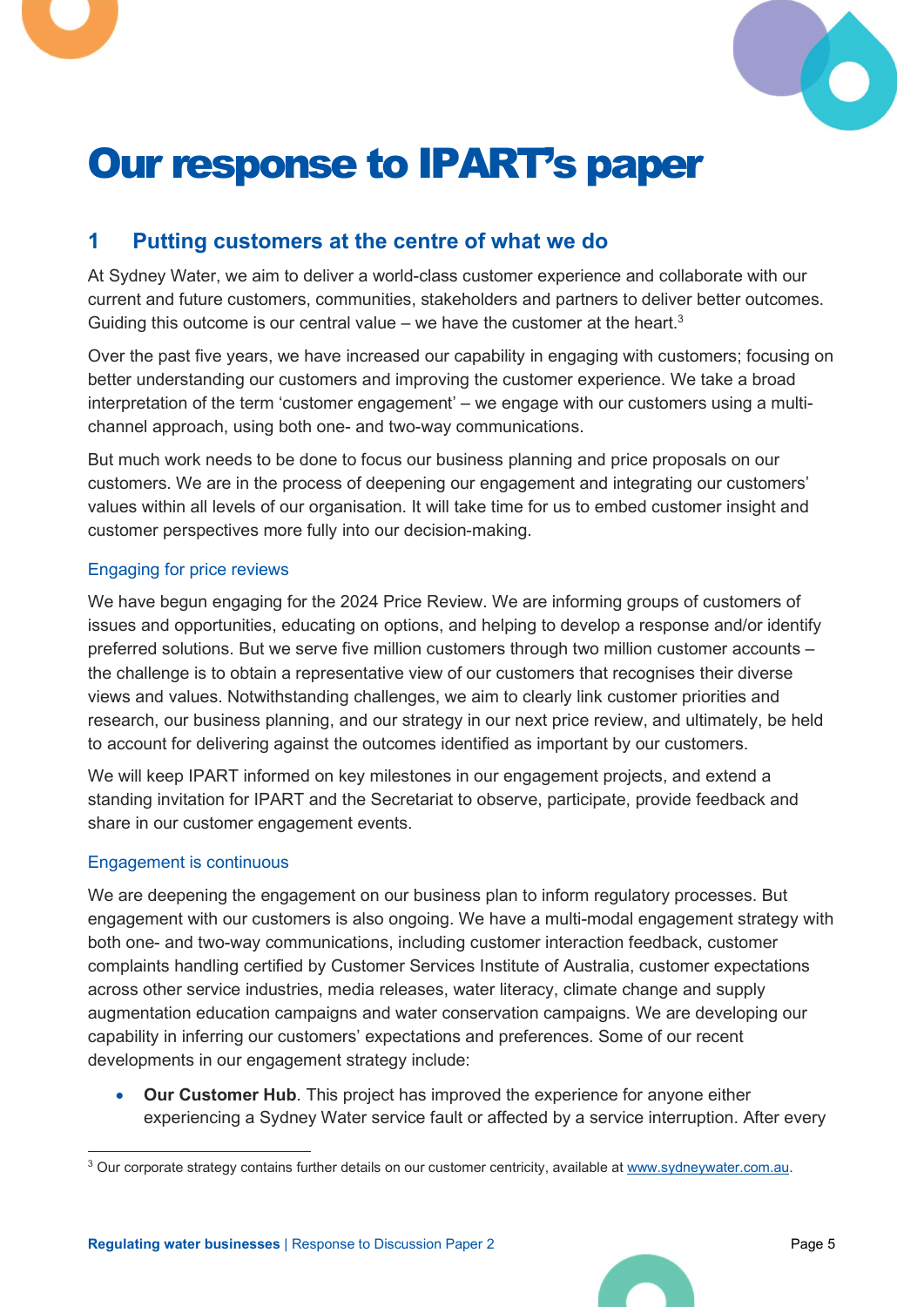



service issue reported and after the job is completed, we seek feedback from our customers; since September 2017 we have had 35,000 customer responses providing us insights into their values and expectations. Our research clearly showed that customers value being notified before and/or during a service interruption, as well as being kept informed of progress on an issue they have reported and having first point resolution to avoid repeat problems/contacts. We have incorporated these insights into our processes by increasing communications and engaging earlier with our customers experiencing service interruptions.

- Engagement for drought: We sought feedback from a broad cross-section of our customers for their appetite for water restrictions. The main research objectives were:
	- a. How acceptable and tolerable are different types of water restrictions relative to each other and how do they compare when traded off against each other?
	- b. Where restrictions are not acceptable or tolerable, why are they not acceptable or tolerable?

We used insights from this study to inform current and future water conservation marketing campaigns and programs, to add exclusions for water use for business customers and to inform the Greater Sydney Water Strategy.

#### Our process of understanding and integrating our customers' preferences

IPART has presented a cycle of strategy, engagement, and action. We follow a similar cycle based on best practice, set out in Figure 1-1 below with an additional step after 'reflection & action' to measure performance. This extra step of measuring performance is to assess whether the changes we implemented had the intended effect and provides an opportunity to assess the performance of the action once implemented.



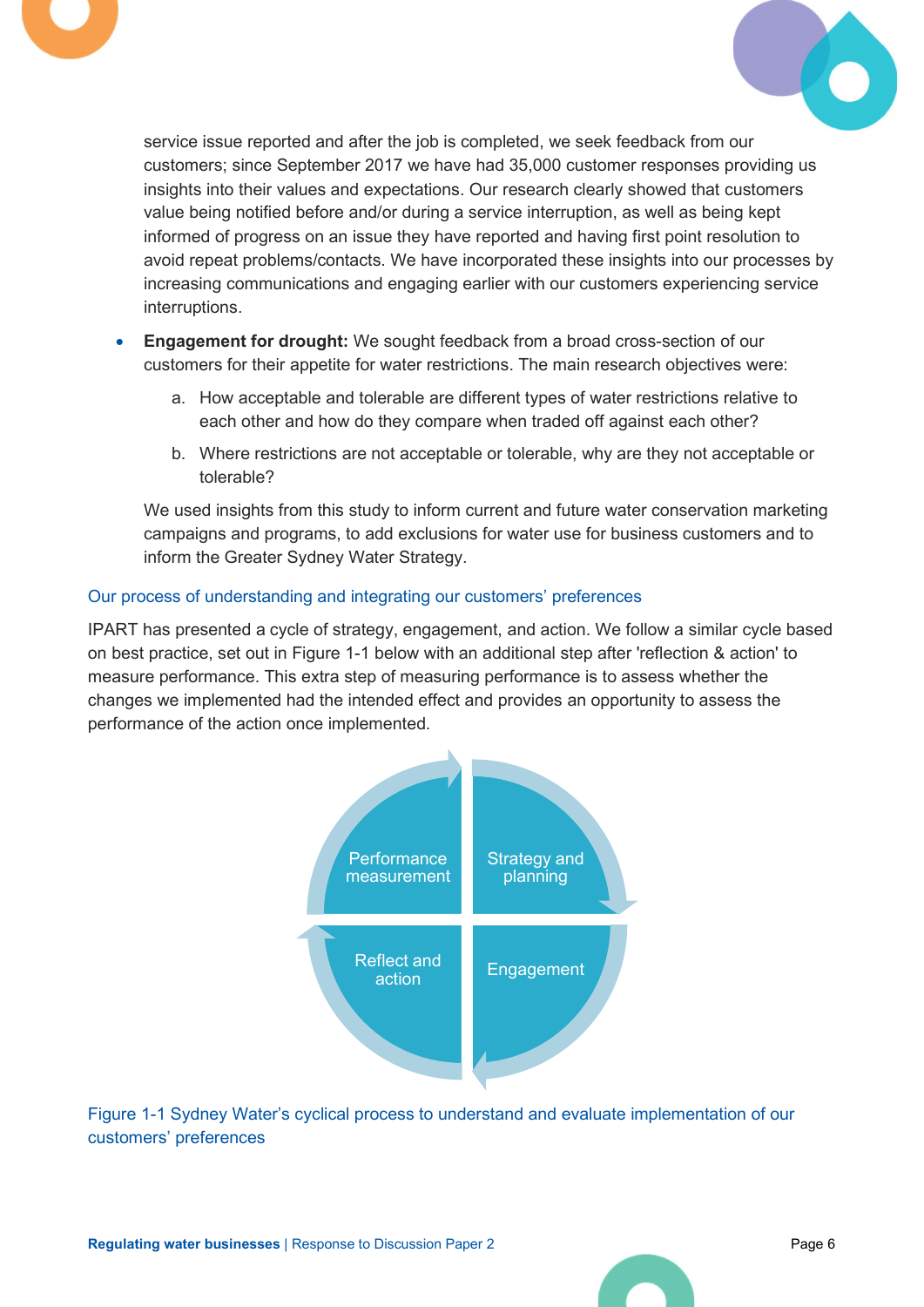



## 2 Current process and what other jurisdictions have shown us

While many aspects of IPART's current approach to customer engagement are sound, we support IPART considering innovations in other jurisdictions to identify improvements to the current approach. We support IPART unlocking the benefits of best practice, recognising the practical challenges of applying models that require comparison in the NSW context.

### 2.1 We support a light-handed approach to customer centricity

Table 2.1 of IPART's discussion paper summarises IPART's current framework to promote customer centricity. In particular, we support IPART's principles-based guidance, rather than prescription as it allows flexibility in the way businesses engage with their customers and recognises that the utility 'owns' the relationship with its customers. A flexible approach is needed as engagement should be tailored to the specific circumstances of the utility and evolve over time. We support IPART retaining a flexible, principles-based approach so that the businesses can continue to design and implement engagement models that best suit its situation.

### 2.2 We urge caution when applying or adapting other models

We support IPART exploring regulatory innovations from other jurisdictions, noting most leading models establish 'competition by comparison'. The challenge will be to unlock the benefits to customers of these models in a jurisdiction with limited comparators.

Insufficient comparators increases the probability of regulatory error. Any comparison conducted by the regulator would be highly subjective. Financial rewards and penalties under a 'competition by comparison' model would be subject to significant discretion by the regulator. We envisage a situation where either bills are higher without equivalent improvements in outcomes or there are unwarranted financial penalties imposed on the utility. Without an objective comparison, it is unclear whether the reputational incentives that underlie these other models will be present either.

## 3 Understanding customer preferences

### 3.1 We support a mid-determination check-in

We welcome the opportunity to work with IPART to shape our engagement through a middetermination check-in. We see this as a valuable opportunity for IPART to provide early guidance to the business. This could be achieved through the submission of a high-level customer engagement plan, 18 to 24 months before the proposal is due.

Ideally, the check-in should allow the utility to receive feedback on its customer engagement strategy and be part of an ongoing, constructive dialogue with IPART. This could avoid the utility progressing costly engagement strategies that will be rejected at a later stage of the regulatory process. An informal and collaborative check-in in which we receive feedback from IPART should result in better customer engagement and better outcomes for our customers in the long term.

Additionally, the check-in should be informed by subject matter experts in customer engagement. We propose coordinating and collaborating with IPART as a way of avoiding costly and inefficient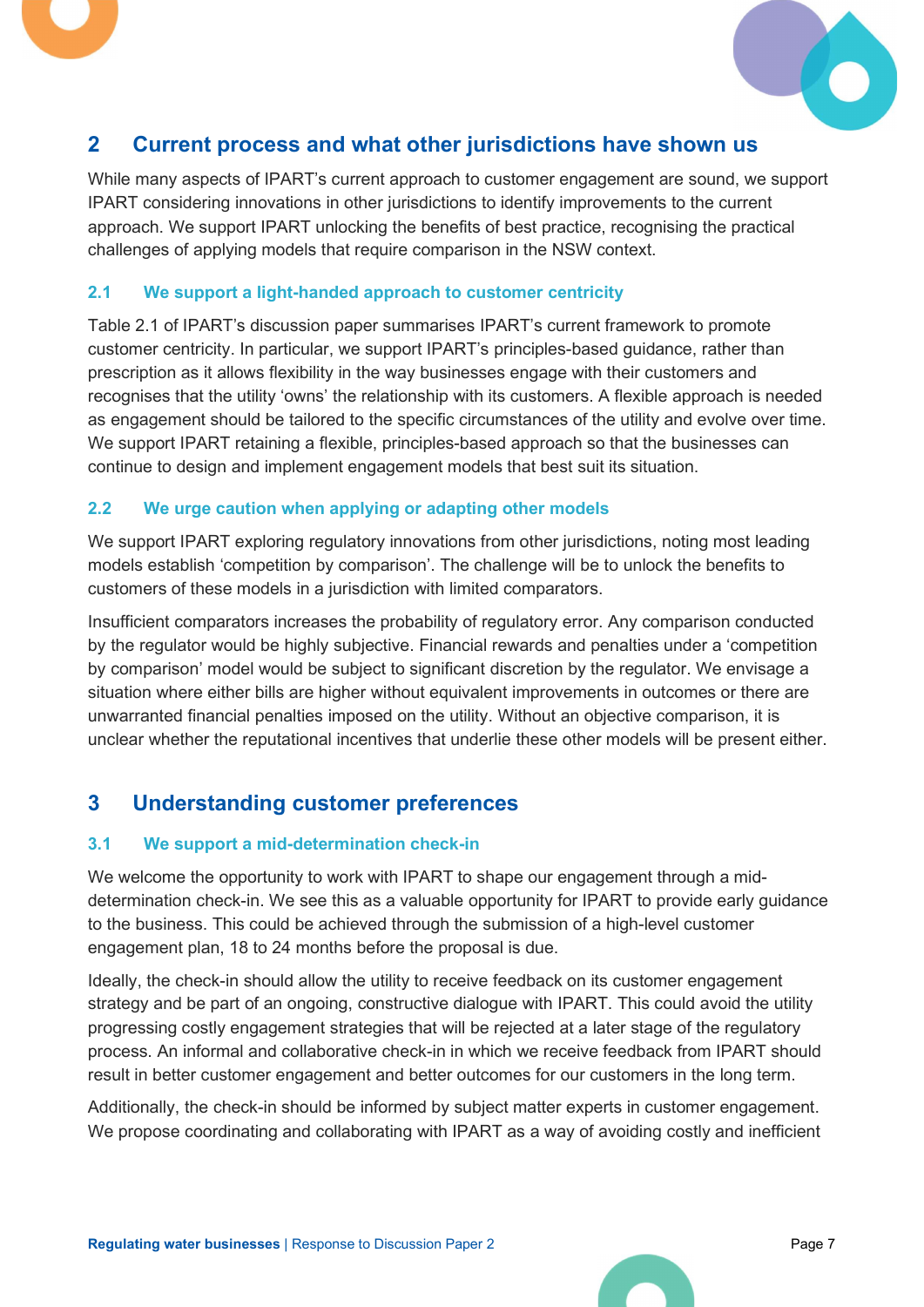



duplication of research to maximise the benefits we can extract from the process for our customers.

### 3.2 We support a grading system

We consider that there is merit in exploring a grading system that reflects the evidence of customer preferences in the submission, and the quality and suitability of the engagement. We support publication of the grades and our plan where appropriate as transparency in the process will allow businesses to improve their engagement by observing peers and receiving feedback from a wider range of stakeholders.

Any grading system would need to be clearly defined before the price review, including examples of IPART's grades, the assessment criteria and any penalties and rewards resulting from the grading assessment. A pre-specified grading system will assist us in preparing evidence that meets IPART's expectations. Financial and reputational rewards and penalties would need to be carefully calibrated so that customers and utilities are not unfairly disadvantaged. We request an opportunity to provide input into IPART's proposed grading system to ensure a workable approach.

As noted in Section 2.2, comparison is unsuited to the NSW context due to lack of comparable utilities. We oppose any grading system being extended to comparing all the NSW water utilities against each other.

## 4 IPART's guidance

We support IPART's principles-based approach for customer engagement. This allows flexibility for Sydney Water to design and deliver engagement plans tailored to our customers and unique operating environment. To this end, we also support IPART's existing and proposed principles for effective engagement. We consider the principles are current and fit-for-purpose to achieving this objective.

Exploring outcomes with our customers and integrating them into our business plan will be challenging to complete satisfactorily for the 2024 Price Review. Flexible, transitional arrangements will be needed in the meantime. Further, any assessment should be flexible enough to recognise changes in circumstances between the beginning and end of a price path – the outcomes set in a determination may lose relevance over time.

Good engagement is not a clear-cut issue – additional guidance from IPART could assist engagement and balancing trade-offs that exist between principles. For example, a perfectly representative study may not be appropriate where the costs and burden of doing so are not proportionate to the service change. We see the mid-determination check-in as an ideal opportunity for IPART to provide this guidance. We also see value in IPART providing examples of what it considers leading engagement.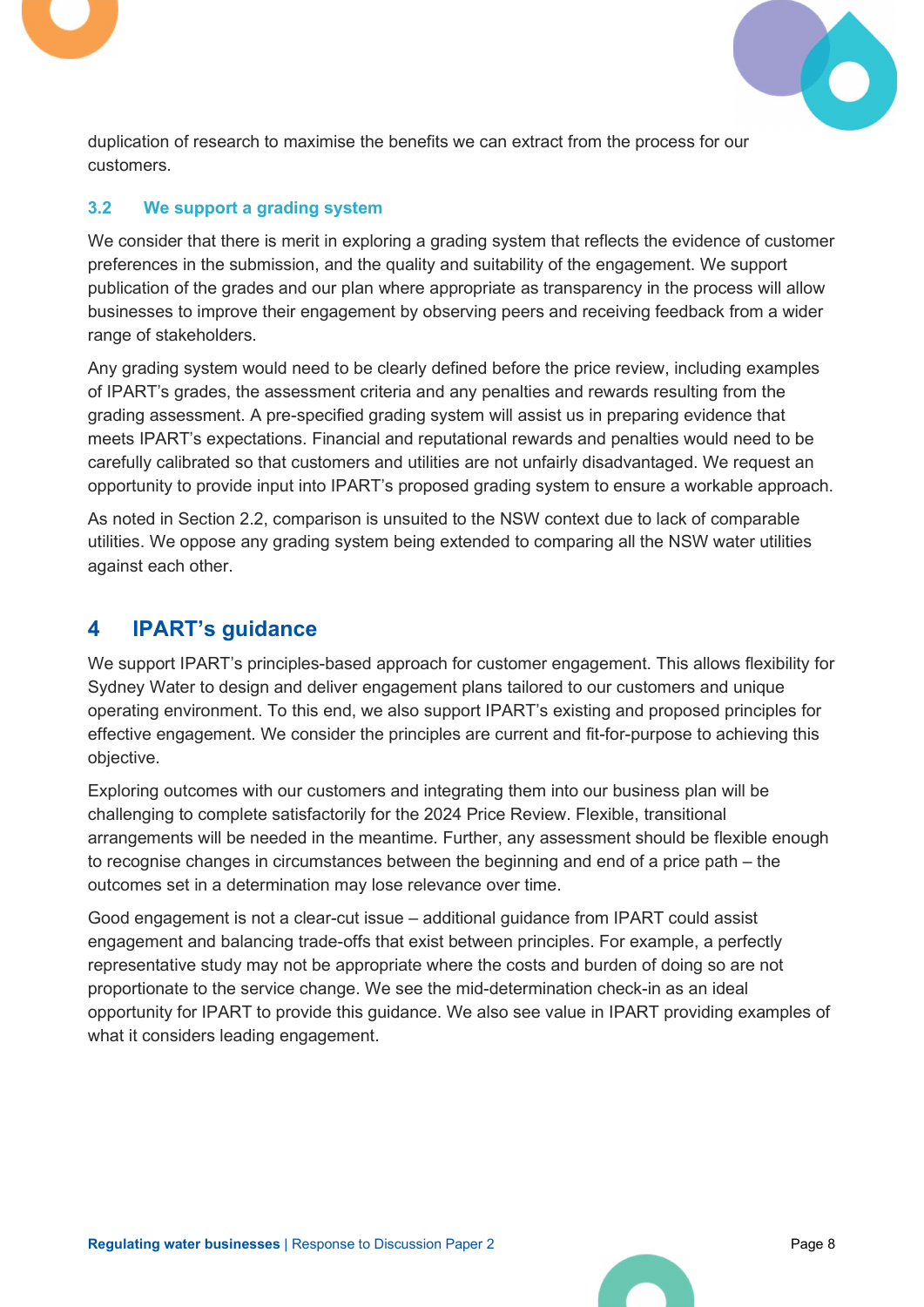

## 5 Customer advisory or negotiation groups

### 5.1 Current customer advisory group

In our experience, our Community Advisory Committee<sup>4</sup> has served a useful purpose in terms of providing a channel for direct feedback on existing customer services and emerging customer issues.

We have made some progress integrating this feedback into our business plans. We are currently reviewing how we can better link our insights from this (and other) engagement to our business plans so that we can be held to account to deliver the outcomes our customers value. We have engaged experts to identify opportunities to improve the governmance and methodology of this engagement.

We have identified that the Committee's remit could be revised so that the purpose of the committee is to develop direct customer engagement activities leading up to price reviews. Updates to our Community Advisory Council Charter have contributed to improvements in this area, but the change in purpose has not been entirely realised. We will continue to review the operation of the Committee to ensure it is fit for purpose.

We support a formal requirement to establish and engage with customer groups for Sydney Water. Recognising the variation among the water utilities, we suggest a flexible, fit-for-purpose approach as the size of utility and the type of customers they service will affect whether these groups are beneficial.

## 5.2 Other customer groups

In addition to the Community Advisory Committee, we consider there is a need for an additional group to inform our broader engagement during the transition to an outcomes-focused framework. To this end, we propose to establish a Customer Advisory Forum consisting of a representative, informed group of customers with which we can regularly engage without placing undue burden on participants. Similar to the Community Advisory Committee, we anticipate that this group would interact directly with Sydney Water.

A subsidiary customer advisory group may provide an opportunity, as part of the Regulator's Advisory Panel, to guide the proposals' development particularly in a transition period. While the views of this group would not be representative there is an opportunity for this group to provide impartial advice on best practice to both IPART and utilities.

## 6 Incorporating preferences and measuring outcomes

We agree with tracking and reporting outcomes from customer engagement. Doing so should be central in informing regulatory reviews and business processes so that we are held accountable for delivering outcomes valued by our customers. As such, the outcomes that should be tracked will depend on the utility and the preferences of its customers. However, there may be scope to work

<sup>4</sup> Sydney Water's Community Advisory Committee includes representatives from various industry and customer groups and provides a forum for direct feedback on existing customer services, emerging customer issues and our ongoing customer engagement processes.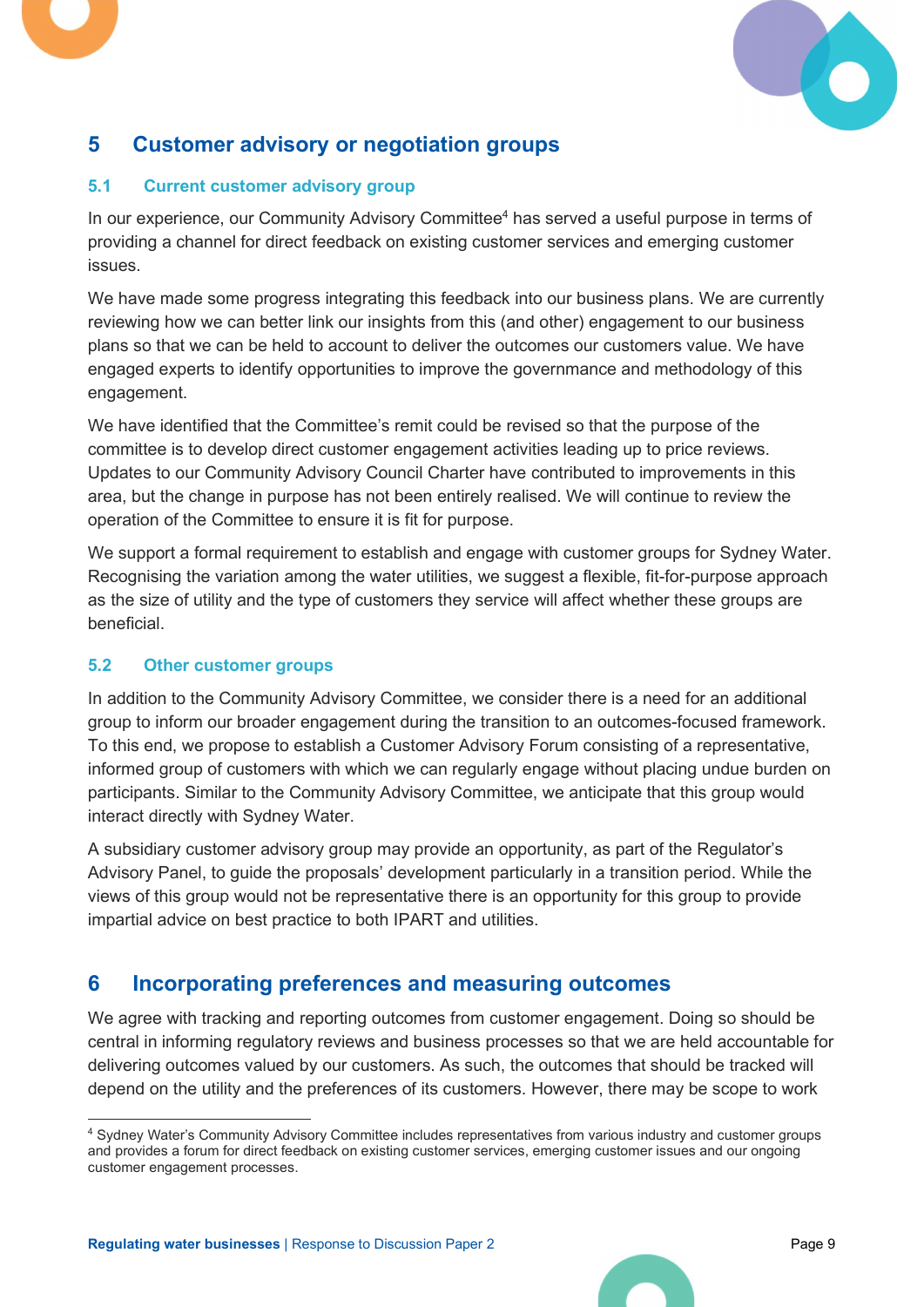



collaboratively within the water sector to develop a common set of outcomes, with utilities open to propose bespoke outcomes from their own customer engagement.

IPART identifies customer satisfaction and complaints-related outcomes.<sup>5</sup> Additionally, environmental, resilience and liveability outcomes may also be appropriate. However, we reiterate the challenges in implementing this change and developing a robust set of outcomes and metrics that our customers value most.

While tracking and reporting outcomes will provide reputational incentives to Sydney Water, it is inefficient to report on every outcome and metric identified in our customer engagement processes. Ideally, the framework should target outcomes and metrics of most value to customers. Requiring annual reporting on each outcome and metric would come at a considerable cost and increase regulatory burden with little benefit. It may in fact reduce transparency by increasing the complexity of the information we provide to customers. Further, for customer satisfaction-related outcomes, most utilities already have research programs in place and channel reporting through Water Services Association of Australia. We caution against regulatory reviews duplicating these processes where there will be unclear reputational incentives.

In the NSW water sector, it is unclear at this stage which financial incentives will drive better quality customer engagement or price proposals. We support continuing to work with IPART to understand whether the experience in other jursidictions provides useful features to apply in our regulatory framework.

## 7 Discretionary expenditure

## 7.1 Expenditure should be considered as a whole package

We support IPART exploring whether there is scope to simplify and integrate the assessment of mandatory and discretionary expenditure. Integrating the mandatory and discretionary services framework is an important step in supporting a move to an outcomes-focused approach as it links customer engagement to business planning and strategy in the development of the business plan as a whole. Ideally, all elements of the proposal (discretionary or otherwise) could be assessed against their impact on the overall outcome.

As IPART notes, the current separate treatment and RABs for discretionary project is burdensome, which could preclude us from pursuing projects that our customers value. This may bias our investment decisions towards traditional approaches, rather than projects that potentially deliver large benefits to our customers according to their values, preferences and willingness-to-pay. As noted by WSAA at the second workshop, it also has the effect of confining engagement to 'the last \$100 of the bill' rather than the proposal as a whole.

In our experience, there is also not a clear delineation between mandatory and discretionary expenditure. The Waterway Health Improvement Program approved by IPART in the 2020 Price Review is an example of this. Our Operating Licence requires that we operate, manage and maintain a Stormwater Drainage System. However, we are not necessarily required to manage the

<sup>5</sup> IPART, Promoting a customer focus - Discussion Paper, p 23.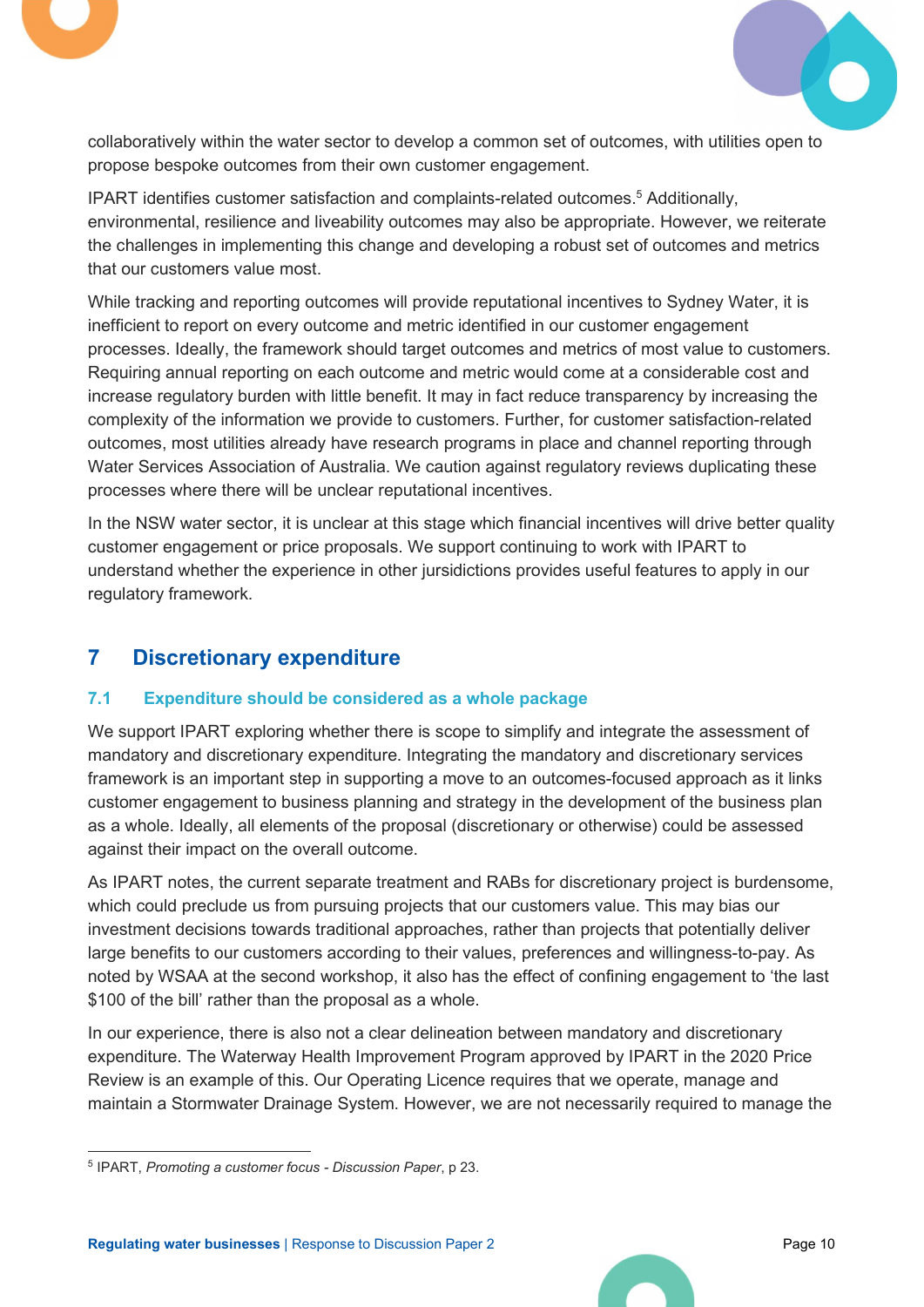



impacts of stormwater on waterway health.<sup>6</sup> It is sometimes unclear which activities under the latter are truly discretionary.

While we support a framework that better integrates treatment of mandatory and discretionary projects, we note that engaging on every aspect of the proposal would be considerably costly. In addition to being resource-intensive to Sydney Water, engaging imposes a burden on our customers. IPART's proposed check-in could be an opportunity for the utility and IPART to work together to find the efficient level of engagement.

<sup>&</sup>lt;sup>6</sup> Our Operating Licence provides that the operation and management of stormwater drainage systems may include measures necessary to manage impacts of stormwater on waterway health: Sydney Water, Operating Licence 2019-23, s 2.1.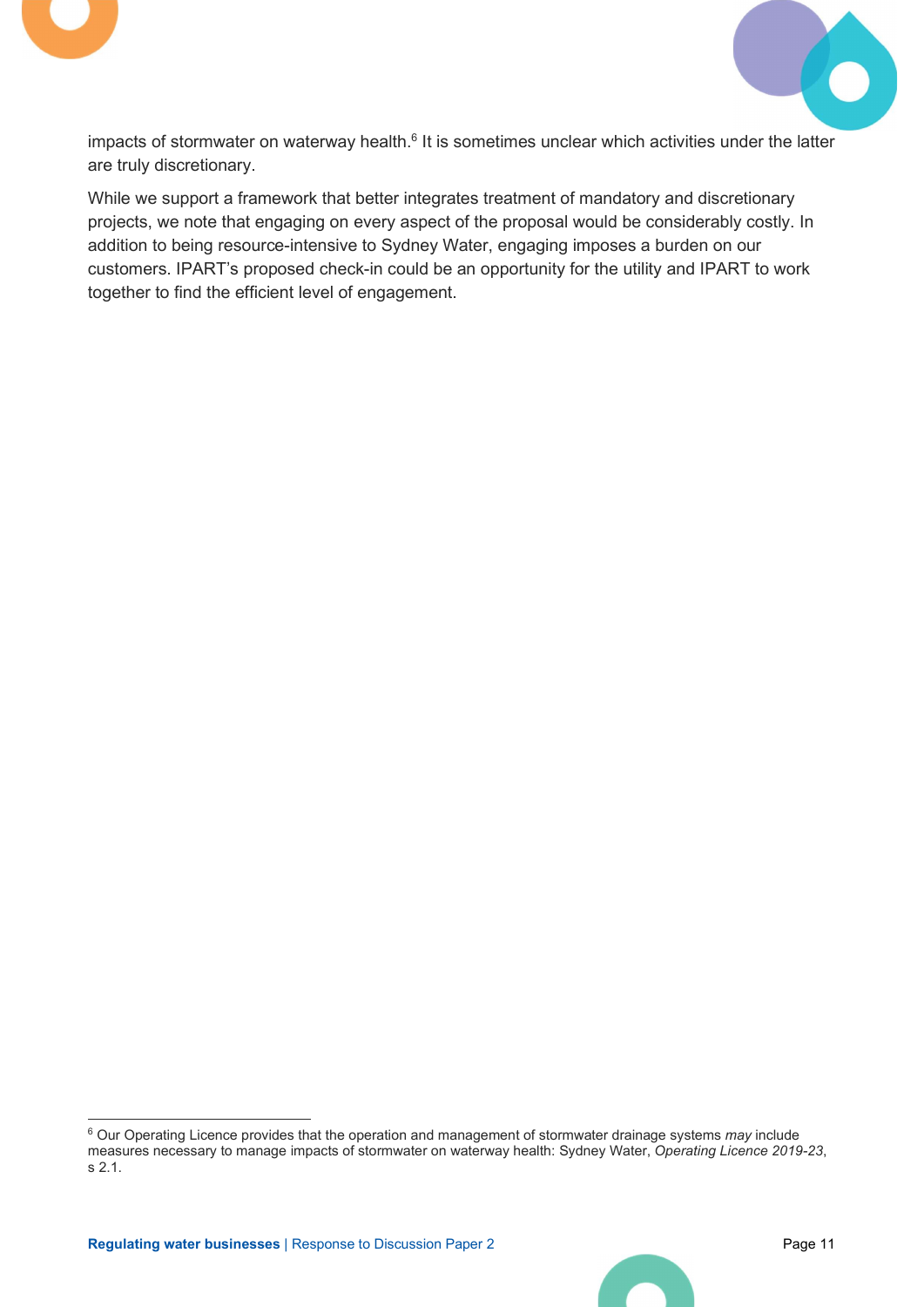

# Our response to IPART's questions

1. Should we require a customer engagement plan to be submitted in the lead-up to a pricing proposal? How far in advance of the proposal due date should it be submitted? Should this be published?

We support a mid-term check-in of our customer engagement plan 18 to 24 months in advance of our pricing proposal. Ideally, this step should allow the utility to receive feedback on its customer engagement strategy and be part of an ongoing, constructive dialogue with IPART.

See Section 3.1 for details.

#### 2. Should we move to a system of grading the quality of proposals?

We support grading proposals, noting comparison among proposals may not be suited to the NSW context due to the variation among the regulated utilities and the different level and form of engagement required by each.

See Section 3.2 for details.

3. Are our customer engagement principles current and fit for purpose? How could they be improved?

We support principles-based guidance and IPART's current principles. We see value in IPART providing examples of what it considers leading engagement.

See Section 4 for details.

4. Do you agree with our additional 3 principles relating to incorporating customer preferences and performance? Is something missing?

We support the additional principles. However, we acknowledge the challenge that will be required to satisfactorily deliver it. We request flexible transitional arrangements in the meantime.

See Section 4 for details.

#### 5. How fit for purpose are the current customer advisory groups? How could they be enhanced?

We are currently reviewing the method and governance of our Community Advisory Committee to identify opportunities to enhance our governance and methodology. Sydney Water's Community Advisory Committee provides a forum to discuss customer service and emerging customer issues.

See Section 5.1 for details.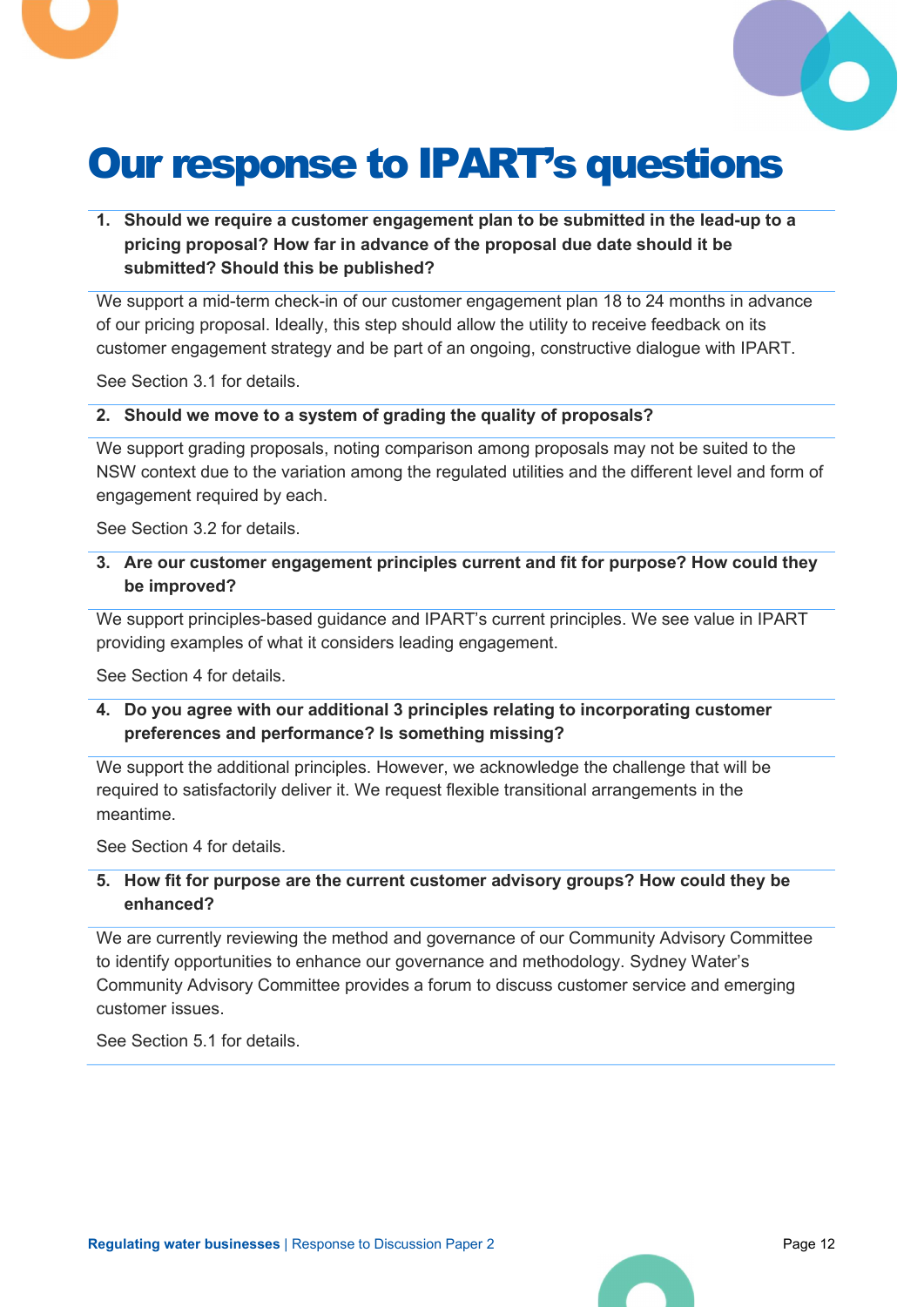

6. Is there a need for a subsidiary customer advisory group developed with expert skills to represent customers?

Sydney Water considers that effective use of the Community Advisory Committee, with the addition of a small number of expert members and a refresh of the existing membership, could perform this role.

7. Should non-licensed utilities adopt a form of customer advisory panel? Why or why not? How would this be run and funded?

We consider this is a matter for unlicensed utilities and IPART.

## 8. Do you agree we should be tracking outcomes? What kind of outcomes should we track? Would these vary by business?

We support a move to an outcomes-based framework. Outcomes should be proposed by the utility and based on the insights acquired through customer engagement. A flexible, fit-forpurpose approach should be adopted to accommodate the variation among the utilities and their customers. The outcomes should extend beyond the customer service outcomes IPART discusses.

See Section 6 for details.

#### 9. Is the discretionary expenditure framework fit for purpose?

No. The current approach of separating mandatory and discretionary expenditure creates an unnecessary burden.

See Section 7 for details.

#### 10. Should this framework be retained separate to a framework for mandatory services?

We support integrating the frameworks so that the business plan is considered as a whole.

See Section 7.1 for details.